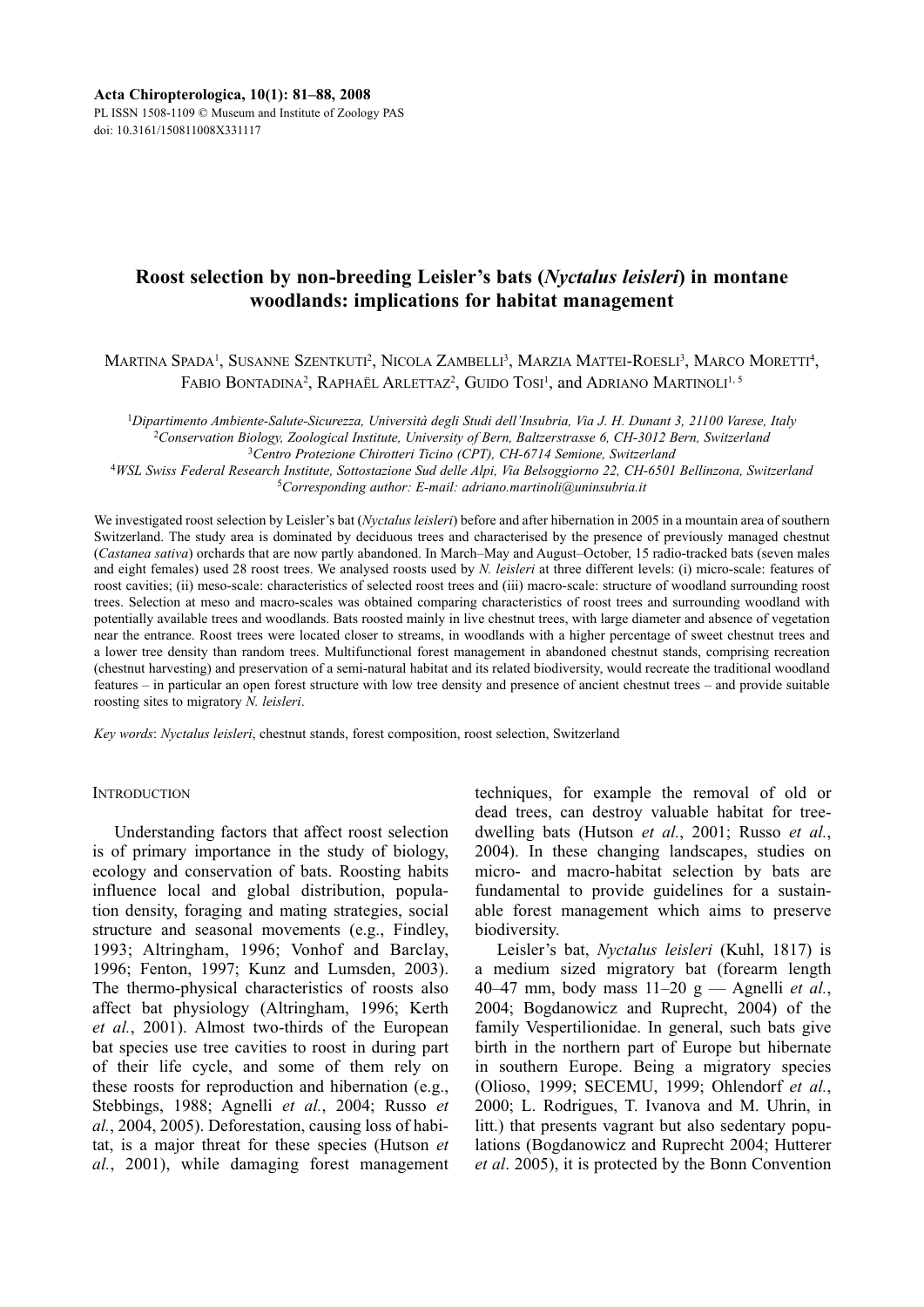and the European Habitat Directive 92/43/CEE. Leisler's bat is widespread in Ireland but has a patchy distribution in the rest of Europe (McAney and Fairley, 1990; Mitchell-Jones *et al.*, 1999). In Switzerland it is not common but seems more frequent in the central and northern part of the country (Hausser, 1996; Moretti *et al.*, 2003). Ac cording to the IUCN red list of threatened species (Chiroptera Specialist Group, 1996), *N. leisleri* is at lower risk (near threatened), but there are little data to assess its status accurately (Stebbings, 1988). Little is known about the foraging or reproductive ecology of the species. Foraging habitats include open areas, over rivers, lakes or pastures, and also deciduous and coniferous woodlands and around streetlights (Vaughan *et al.*, 1997; Shiel *et al.*, 1999; Waters *et al.*, 1999; Russ *et al.*, 2003; Russo and Jones, 2003). Leisler's bat is considered a forest dwelling species roosting mainly in tree cavities. However, roosts also occur in buildings (Mitchell-Jones *et al.*, 1999; Shiel *et al.*, 1999; Waters *et al.*, 1999) and bat boxes are readily used in both coniferous and deciduous forests (Corbet and Harris, 1991; Hausser, 1996). Ruczyński and Bogdanowicz (2005) described roosting preferences of *N. leisleri* and *N. noctula* in Białowieża Primaeval Forest (Poland) during the reproductive season (May– August), but there is no information about tree roost selection by *N. leisleri* in Southern Europe during autumn (before onset of hibernation) and early spring (after emergence from hibernation), when bats are wintering.

In the foothills of the southern Alps, sweet chestnut stands are among the most common woodland types, and trees were planted for their important role as food source for humans and animals. These groves, present for centuries, are characterised by considerable numbers of old trees (some older than 100 years) with decay, hollows, cavities and deeply furrowed bark that offer habitat to many species, including bats (Bull *et al.*, 1997; Mazurek and Zielinski, 2004). In this environment we examined roost selection by Leisler's bat at three levels: roost-cavity, roost-tree, and woodland surrounding the roost tree. Our aim was to identify woodland characteristics useful to produce guidelines for conservation and forest management in order to preserve an environment suitable for this sensitive bat species. This study is part of the SELPI ('Selve e Pipistrelli' — Chestnut orchards and Bats) project that aims to evaluate the effect of chestnut stands management on the population of *N. leisleri*.

### MATERIALS AND METHODS

#### *Study Area*

The study was conducted in Alto Malcantone, Cantone Ticino, Switzerland (46°03'N, 8°53'E). The area is mountainous, with an altitude ranging from 560 to 1,636 m a.s.l. and extends over  $15 \text{ km}^2 (1,507 \text{ ha})$ . It is largely covered with woodlands (67%), dominated by sweet chestnut (*Castanea sativa*), durmast oak (*Quercus petraea*) and birch (*Betula* sp.) below 800 m a.s.l., while beech (*Fagus sylvatica*) and pastures dominate at higher elevations. Traditional chestnut orchards, that played an important role in economic activities until the first part of the twentieth century, occur close to villages. These stands are semi-natural environments characterised by the presence of sparse old chestnut trees (low tree-density), grafted to obtain edible fruits of good quality, surrounded by meadows that are managed with pruning, grazing and/or mowing. In the last decades, many stands have been abandoned and are not managed, with the result that old chestnuts have been surrounded by dense woody vegetation.

#### *Trapping and Handling Bats*

Leisler's bats overwinter in Cantone Ticino, with two active seasons between hibernation, from March to May and from the end of August to the beginning of October. Bats were captured in both seasons in 2005 from bat boxes located in both managed and unmanaged chestnut stands throughout the study area. Each animal was removed from the box and temporarily held in cotton bags until handling. It was weighed to the nearest 0.1 g with an electronic scale (Maul Tronic, Germany), and forearm length (from wrist joint to elbow joint) was measured using precision callipers  $(\pm 0.1 \text{ mm})$ . Sex was assessed by inspecting external genitalia (Racey and Swift, 1981) and wings were observed by back-lighting and visually examined to distinguish juveniles from adults, the former showing cartilage epiphyseal plates in finger bones (metacarpal-phalangeal joint of the fourth finger; Kunz, 1988; Stebbings, 1988). Bats were fitted with 0.47 g Holohil LB-2 or 0.62 g Holohil BD-2 transmitters, attached between the scapulae with Skinbond® surgical glue after trimming the fur.

#### *Location of Roosts*

Radio tracking was conducted on foot, mainly during day time, using a JDS Executive 2000 radio-receiver (Wildlife Materials, Inc., Carbondale, USA) and a three-element handheld directional Yagi antenna. Roosts were located daily by homing-in to the signal when the transmitter was active. After identification of the roost-tree, the cavity used by the animal was identified by assessing radio-signal strength and direction and, when possible and safely accessible, by inspecting the cavity or observing emerging bat(s) at dusk. Roost tree position was taken with a GPS (Garmin) and mapped (scale 1:25.000). Roosts chosen by bats were checked every day while the tag was active (on average 10 days).

# *Characterisation of Roosts*

Roost use was investigated at three different levels scaling from (i) roost features, (ii) roost tree characteristics, and (iii)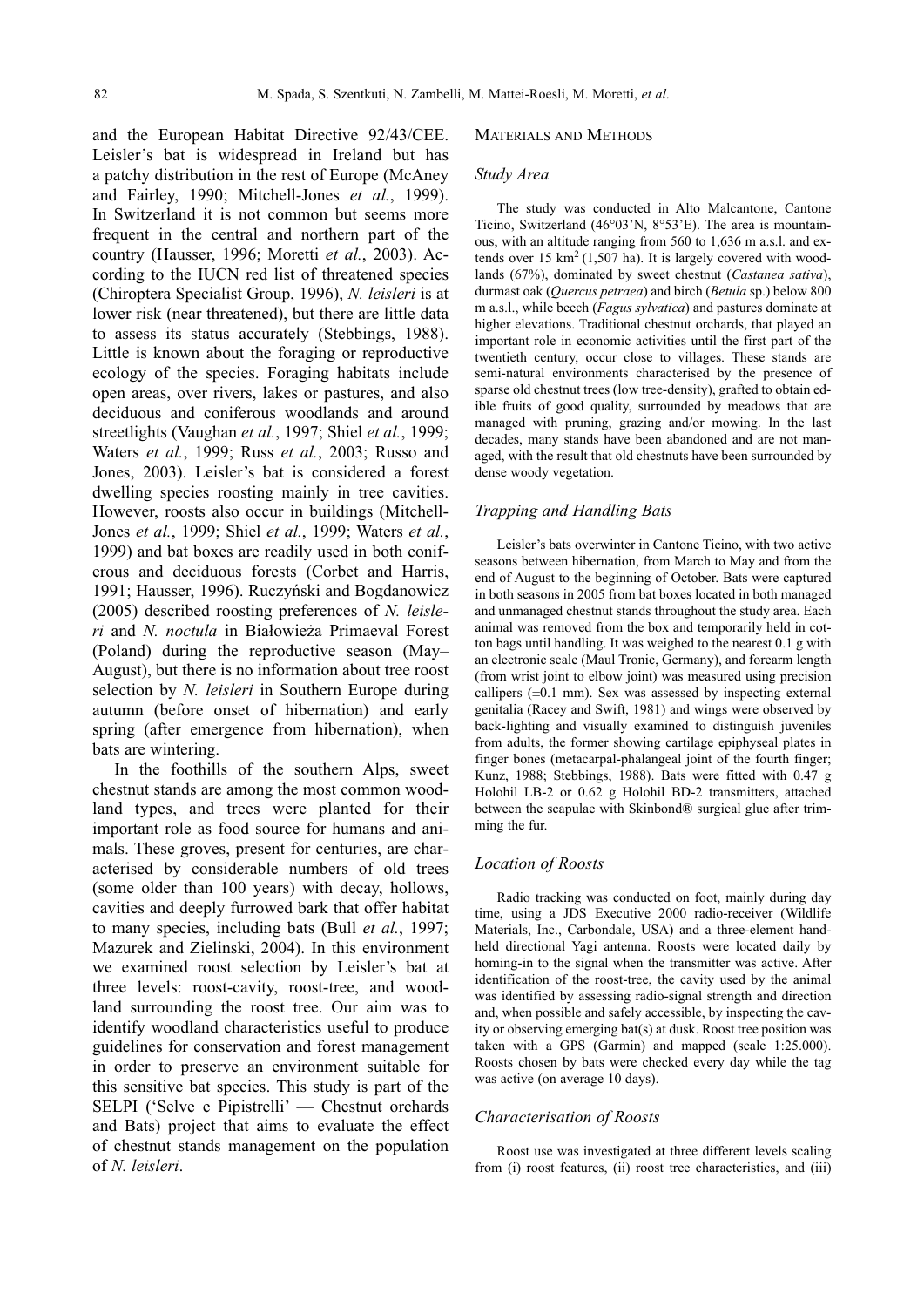forest structure surrounding the roost trees. When the cavity was located we recorded six characteristics: type (woodpecker hole, loose bark, rot cavity, mechanical break), roost position (branch or trunk); height of the cavity from the ground using a meter or an ipsometer (Leiss, BL 6); aspect (using a compass); cavity size (entrance height and width, inner height as the total height of the inner space, inside cross section and inner volume, the latter calculated approximating the shape of the cavity to the closest geometric figure — Table 1). In addition, to obtain information about the accessibility of the cavity by bats, we estimated visually the proportion of vegetation in front of and surrounding the hole. At tree-level we identified the species, life stage, diameter at breast height (DBH) and overall tree height using an ipsometer. Life stage was determined using four classes: (1) living trees with  $\leq 50\%$  dead limbs; (2) living trees with  $> 50\%$  dead limbs; (3) dead trees with  $< 50\%$  bark and limbs absent; (4) dead trees with  $> 50\%$  bark and limbs absent. Height of the tree nearest to the roost tree was measured for comparison with the roost tree. The vegetation surrounding the roost tree was characterised in four sampling plots  $(15 \times 15 \text{ m})$ : the first centred around the roost tree and the remainder identified inside the woodland, centred along a random 50 m transect starting from the roost tree. In each plot we visually estimated the percentage cover of herbs (0–150 cm height), shrubs  $(151–500 \text{ cm})$ , and trees ( $> 5 \text{ m}$ ); canopy structure and woodland density (overall tree number per hectare), while the three dominant tree species were recorded. We also recorded tree life stage and diameter at breast height of the trees present in all the plots to compare them with those of the roost tree and obtain information about the characteristics of the trees present (= available) in the same area. To estimate woodland composition at random points (= available habitat), we also recorded the same woodland variables in three  $15 \times 15$  m sampling plots located in 28 random areas (Table 2). Random points were generated using the Animal movement 2.04 program in ArcView 3.2 (ESRI, 1996; Hooge and Eichenlaub, 1997). These points were laid over the Malcantone vegetation map to identify different types of available woodland and compare them with woodlands used by bats. For every roost and random point, data about elevation, aspect (using Swiss digital elevation model DHM 25), distances to main roads, dust roads, streams and buildings, (using geographic layer Vector 25) were extrapolated using ARC/INFO 8.2 workstation. To allow selection evaluation for a particular aspect of mountainsides hosting a roosting tree, aspect data were compared with a random sample of 84 points generated as described above.

#### *Statistical Analysis*

Data were analysed with SAS v 8.0 (SAS, 1999). Relative abundance of tree species, herb cover, shrub cover and treecanopy cover were expressed as proportions  $(p_i)$ . All proportional data were transformed using the arcsine  $(p_i)$  transformation

TABLE 1. Mean and SD of cavity parameters for each cavity type

to improve normality (Sokal and Rohlf, 1995). Descriptive statistics ( $\overline{x} \pm SD$  and range) of habitat variables are shown in Table 2. Univariate inferential procedures, student *t*-test for normally distributed variables and Kruskal-Wallis tests for those that did not meet assumptions of normality, were used to test for differences between habitat variables in sample plots with roosts and random plots. For circular variables analysis, we used Rayleigh test (cavity aspect) and the circular analysis of variance (roost neighbourhood aspect). Parameters which described roost trees were compared with those of the nearest tree (height) and those sampled in the roost plots (DBH and life stage) using paired-t test when the variable was normally distributed and Wilcoxon-matched-paired signed-ranks test when it was not (Sokal and Rohlf, 1995). Multivariate discriminant function analysis (MDA) with cross-validation was applied to determine habitat variables that were related with woodland around roost trees, by exploring habitat differences between the 84 plots in woodlands used by bats (3 random plots along a 50 m transect for each woodland) and 84 plots in random areas. Exploratory data analyses showed that several habitat variables co-varied: (percentage of chestnut correlated with herb cover and canopy structure; herb cover with tree density; elevation with percentage of beech and distance to buildings; distance to main roads with distance to buildings and dust roads; elevation with distance to buildings and main roads; distance to dust roads with distance to buildings and main roads; all  $r > 0.37$ ,  $P < 0.01$ ). Therefore, in order to reduce multicollinearity in MDA models, a stepwise forward method (Proc stepdisc, SAS, 1999) was used to select variables to be included in the multivariate discriminant analysis model (MDA), with significance level to enter and stay set at  $\alpha = 0.10$  (Table 3). Our dataset did not conform to multivariate normal distribution, but MDA tests are robust to departures from normality (Dillon and Goldstein, 1984). Wilk's lambda values were obtained with a MANOVA to test for statistical significance of the selected MDA model (Proc stepdisc — SAS, 1999).

#### **RESULTS**

# *Bats Tagged*

A total of 18 adult Leisler's bats were radiotagged, five females and four males in spring and three females and six males in autumn. We detected signal from tagged bats for  $10 \pm 8$  days (range 2–21). Mean forearm length was  $43.6 \pm 2.3$  mm for males and  $44.6 \pm 1.0$  mm for females; mean weight was  $14.9 \pm 2.9$  g for males and  $15.3 \pm 1.6$  g for females. Since three animals could not be detected after release, roost selection was investigated for 15 bats (eight females and seven males).

| Variables                    |                 | Loose bark ( $n = 6$ ) Mechanical breaks ( $n = 4$ ) Rot cavity ( $n = 3$ ) |                | Woodpecker hole $(n = 2)$ |
|------------------------------|-----------------|-----------------------------------------------------------------------------|----------------|---------------------------|
| Entrance height (cm)         | $44 \pm 76$     | $44.5 \pm 32$                                                               | $14 \pm 9.5$   | $6.0 \pm 1.4$             |
| Entrance width (cm)          | $2.5 \pm 1.3$   | $2.4 \pm 0.5$                                                               | $4.7 \pm 1.5$  | $6.0 \pm 1.4$             |
| Inner height (cm)            | $41.3 \pm 37$   | $44.8 \pm 24.3$                                                             | $261 \pm 17$   | $6.0 \pm 1.4$             |
| Inside cross section $(cm2)$ | $26.4 \pm 28.7$ | $61.2 \pm 23.8$                                                             | $882 \pm 1316$ | $60 \pm 14$               |
| Volume $(dcm3)$              | $2.4 \pm 0.03$  | $2.7 \pm 2.0$                                                               | $330 \pm 545$  | $0.3 \pm 0.2$             |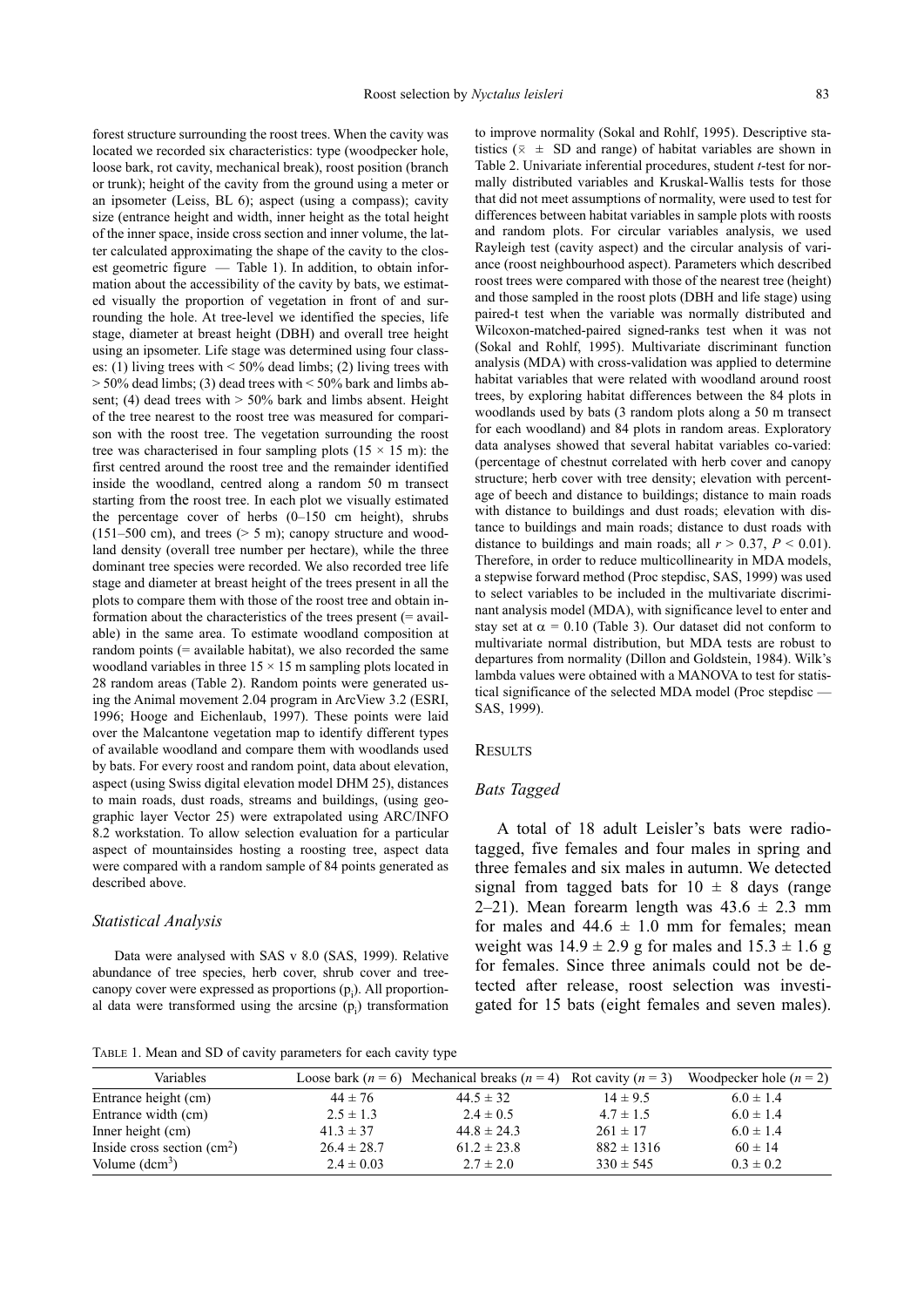| Parameters (unit)       | Random ( $n = 84$ ) |             | Roost $(n = 84)$ |              |
|-------------------------|---------------------|-------------|------------------|--------------|
|                         | $\bar{x} \pm SD$    | Range       | $\bar{x} \pm SD$ | Range        |
| Chestnut $(\% )$        | $70 \pm 26$         | $15 - 95$   | $53 \pm 35$      | $5 - 100$    |
| Beech $(\% )$           | $51 \pm 34$         | $3 - 100$   | $83 \pm 22$      | $45 - 100$   |
| Birch $(\% )$           | $7.5 \pm 3$         | $2 - 10$    | $15.5 \pm 11.5$  | $1 - 35$     |
| Other $(\% )$           | $18 \pm 26.5$       | $1 - 70$    | $46.5 \pm 38$    | $2 - 100$    |
| Tree cover $(\% )$      | $53 \pm 30$         | $9 - 93$    | $72 \pm 19$      | $20 - 97$    |
| Shrub cover $(\% )$     | $7 \pm 6.5$         | $0 - 23$    | $10 \pm 14$      | $0 - 52$     |
| Herb cover $(\% )$      | $47 \pm 34.5$       | $0 - 90$    | $17 \pm 24$      | $0 - 83$     |
| Density $(n/ha)$        | $300 \pm 200$       | $70 - 0.96$ | $700 \pm 400$    | 700-400      |
| Distance houses (m)     | $154 \pm 124$       | $19 - 509$  | $238 \pm 185$    | $17 - 720$   |
| Distance rivers (m)     | $80 \pm 55.5$       | $8 - 188$   | $102 \pm 85$     | $0.3 - 387$  |
| Distance main roads (m) | $27 \pm 38$         | $0 - 152$   | $76 \pm 82$      | $11 - 411$   |
| Distance dust roads (m) | $158 \pm 219$       | $0 - 1094$  | $3434 \pm 381$   | $29 - 1405$  |
| Elevation (m)           | $833 \pm 139$       | 660-1281    | $906 \pm 194$    | $613 - 1309$ |

TABLE 2. Mean, SD and range of woodland variables recorded for roosts and random plots

Twenty-eight trees in which Leisler's bats roosted, and 15 roost cavities were identified. Roosts were always located daily during the time the transmitters were active (mean  $10 \pm 8$  days, range 2–21). Single bats used an average  $1.9 \pm 1.3$  (range 1–5) roosts during the time radio transmitters stayed attached, with mean inter-roost distance of  $465 \pm 524$  m  $(ran \varrho \leq 31 - 1749)$  m). Bats switched roost frequently, each roost being occupied on average during  $2.6 \pm 3.7$  days (range 1–17 days). Tagged bats never roosted together and inspection of the cavities showed they were either solitary or rarely in small groups (of maximum three individuals). Bats were also found roosting in bat boxes  $(n = 6)$  and wall crevices in houses  $(n = 6)$ .

# *Roost Use at Cavity and Tree Level*

Leisler's bats roosted more frequently in mechanical breaks (40% of total roost sites), but some also roosted beneath loose bark (27%), in rot cavities (20%) or woodpecker holes (13%; see Table 1 for descriptive statistics of cavity parameters). Eleven out of these 15 cavities were in the trunk, and in 13 cases the entrance was not sheltered by vegetation ( $\chi^2 = 8.07$ ,  $d.f. = 1$ ,  $P < 0.01$ ). Eleven roost cavities were in living parts of trees, four in dead limbs. Tree density around roosts in live trees was lower than around those found in dead limbs (Mann-Whitney *U*-test:  $z = 2.11$ ,  $P < 0.05$ ). Mean roost height from the ground was  $5.2 \pm 2.9$  m (range 0.5–10 m). Cavities used by bats were not facing a particular direction (Rayleigh test:  $r = -0.15$ ,  $P = 0.78$ .

Out of 28 roost trees, 21 were sweet chestnut, three beech and one sycamore (*Acer pseudoplatanus*),

green alder (*Alnus viridis*), bird cherry (*Prunus avium*) and one exotic pine (*Pinus wallichiana*). Roost trees had larger DBH than the trees found in roost and woodland plots (mean  $\pm$  SD: roost trees  $66.8 \pm 30.6$  cm; random trees  $39.6 \pm 16.0$  cm; Wilcoxon signed rank test:  $P < 0.001$ ). Most roost trees were live ones (19 out of 28), with less than 50% of dead limbs (life stage class 1), while seven belonged to class 2 and only two were dead trees (class 4). Mean overall height of roost trees was  $20 \pm 6$  m, not significantly different from the overall height of available trees ( $18 \pm 5$  m; paired *t*-test:  $t = 1.35$ ,  $d.f. = 26$ ,  $P = 0.19$ ). Predominant aspect on mountainsides where roost trees were located showed no significant differences if compared to the same measure carried out on a random sample covering the entire study area (roosts trees  $\mu = 323$ ,  $k = 0.41$ ; random points  $\mu = 247$ ,  $k = 0.76$ ; Circular analysis of variance:  $F_{1, 111} = 2.31, P = 0.13$ .

# *Woodland Selection*

Woodland areas including tree-roosts had a lower tree density, a higher proportion of chestnut, wider herb cover (all *P* < 0.001) and a lower forest cover index  $(P < 0.01)$  than random plots within the study area (Table 2). Areas including roosts were also closer to main roads, dust roads and buildings (all  $P < 0.05$ ) than random ones (Table 3). The MDA explained 59% of variation in woodland structure between areas with and without roosts, and showed that woodland around roosts was less dense and with wider herb cover, more chestnut trees and fewer beeches than random sites. Sites with roosts were also closer to main roads and streams than random sites (Table 4).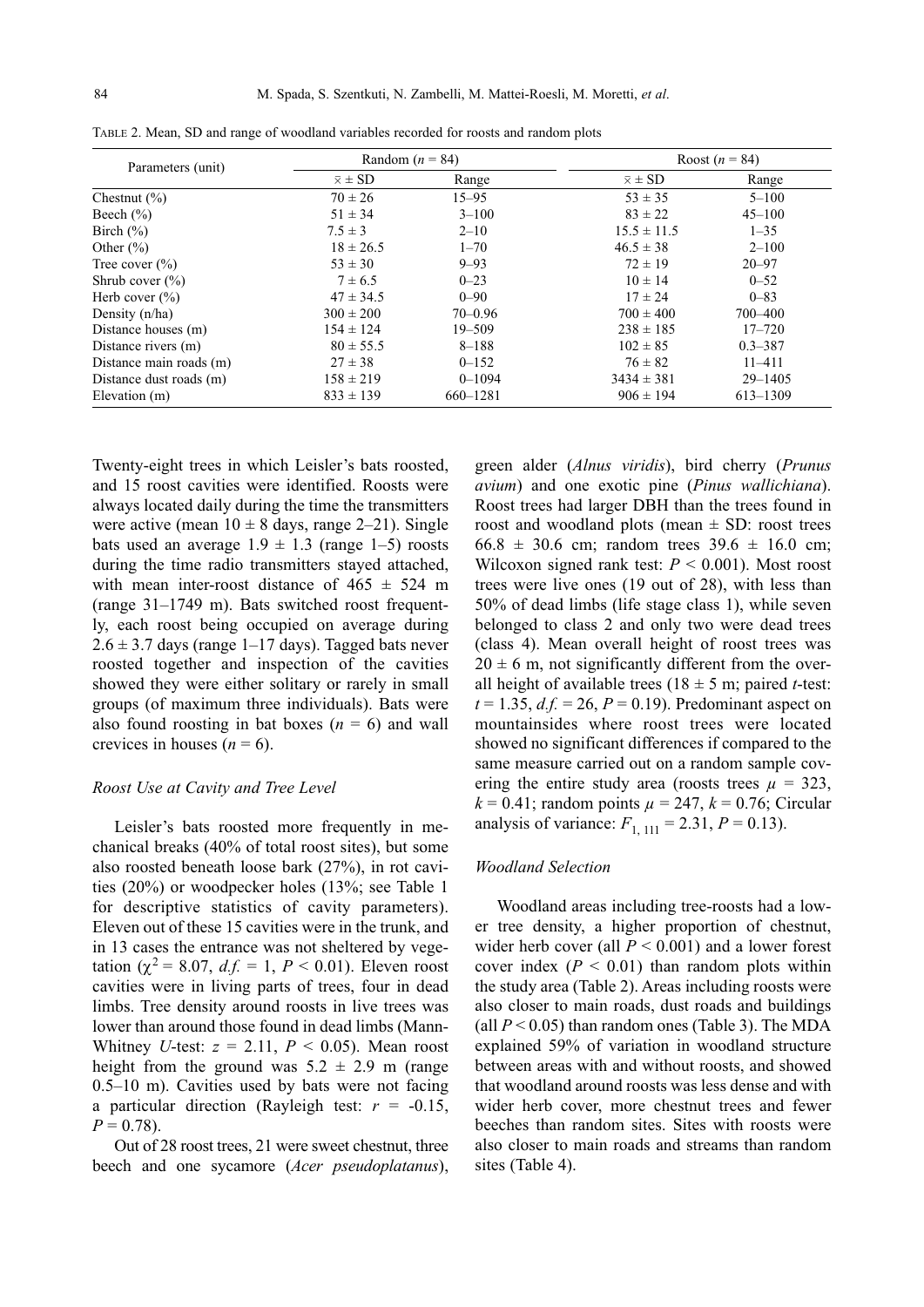| Variables           | $F_{1, 54}$ -value | $P$ -value   | $R^2$ |
|---------------------|--------------------|--------------|-------|
| $%$ Chestnut        | 18.17              | ${}_{0.001}$ | 0.25  |
| $%$ Beech           | 1.77               | 0.19         | 0.03  |
| $%$ Birch           | 0.40               | 0.53         | 0.01  |
| Shrub cover         | 0.12               | 0.73         | 0.00  |
| Herb cover          | 15.60              | 0.0002       | 0.22  |
| Forest cover index  | 8.21               | 0.006        | 0.13  |
| Tree density        | 19.10              | ${}_{0.001}$ | 0.26  |
| Basal area          | 0.91               | 0.34         | 0.02  |
| Distance buildings  | 4.03               | 0.05         | 0.07  |
| Distance rivers     | 1.29               | 0.26         | 0.02  |
| Distance main roads | 8.31               | 0.006        | 0.13  |
| Distance dust roads | 4.99               | 0.03         | 0.08  |
| Elevation           | 2.64               | 0.11         | 0.05  |

TABLE 3. Significance levels of single candidate variables for the stepwise discriminant analysis in the MDA model

#### **DISCUSSION**

In this study, *N. leisleri* showed marked tree and habitat preferences for roosting during the nonbreeding season. Cavity selection was not investigated because sample size was too small (number of located cavities  $= 15$ ), cavities were of four different types (mechanical breaks, rot cavities, loose bark and woodpecker holes) and to investigate selection it would be necessary to compare a higher number of used cavities with random ones for each type. Radio-tracked bats used different types of roosts characterised by a narrow entrance width (all cavities less than 7 cm  $-$  66% less than 4 cm); such findings are comparable with those by Ruczyński and Bogdanowicz (2005) in Poland (less than 6 cm). Forepart from rot cavities, the remaining roost cavities had small inner cross sections and volumes than those found in Poland: bats seemed to favour small crevices where to roost alone or in small groups, while during the breeding season they may require larger roost cavities to form maternity colonies.

Seasonal differences in cavity use may also be related to micro-habitat characteristics of roosts. A warmer roost is important during the reproductive period, when females need to maintain homeothermy during pregnancy and lactation (Racey, 1973; Racey and Swift, 1981; Grinevitch *et al.*,

1995; Altringham, 1996; Russo *et al.*, 2004). In contrast, in spring and autumn bats may save energy during the day by entering torpor, thus preferring cooler roosts (e.g., Grinevitch et al., 1995; Altringham, 1996). In our study area, in spring and autumn 2005, Leisler's bats roosting in bat boxes select those with a lower daily temperature (S. Szentkuti, unpublished data). Temperature inside a natural cavity is also influenced by several factors, i.e.: cavity entrance, the health state of the tree in which the cavity is found, tree diameter, canopy cover, and mean ambient temperature and its daily fluctuations (Law and Anderson, 2000; Sedgeley, 2001; Wiebe, 2001; Paclík and Weidinger, 2007). In particular, live and large trees provide a more stable temperature, live trees being warmer than dead ones at low ambient temperature (below 0°C), but colder in warmer days (Paclíck and Weidinger, 2007). During spring and autumn (present study), at mean ambient temperatures  $> 5^{\circ}$ C, most roosts were in live trees with large stem diameters, probably provide cool and stable temperatures during the day.

In our study area, most cavities, located in live parts of trees, were also situated in open stands (mainly chestnut orchards) and all without vegetation in front of and around the entrance. These features may favour movements of bats flying to and from the roost, important for Leisler's bats

TABLE 4. Significance levels of variables selected in the MDA model. \* Order of selected variables according to their entry in stepwise procedure with Proc stepdisc implemented in SAS (1999). ASCC = Average squared canonical correlation (all *P* < 0.001)

| * Selected variables      | <i>F</i> -value (partial $R^2$ ) | $P$ -value   | ASCC |
|---------------------------|----------------------------------|--------------|------|
| Tree density              | 19.10(0.26)                      | ${}< 0.001$  | 0.26 |
| Distance main roads       | 10.16(0.16)                      | 0.002        | 0.38 |
| Herb cover                | 5.24(0.09)                       | 0.026        | 0.44 |
| $%$ Beech                 | 3.46(0.06)                       | 0.068        | 0.47 |
| $%$ Chestnut              | 9.78(0.16)                       | 0.003        | 0.56 |
| Distance rivers           | 3.73(0.07)                       | 0.059        | 0.59 |
| Wilks' Lambda final model | $F_{6,49} = 0.410$               | ${}_{0.001}$ |      |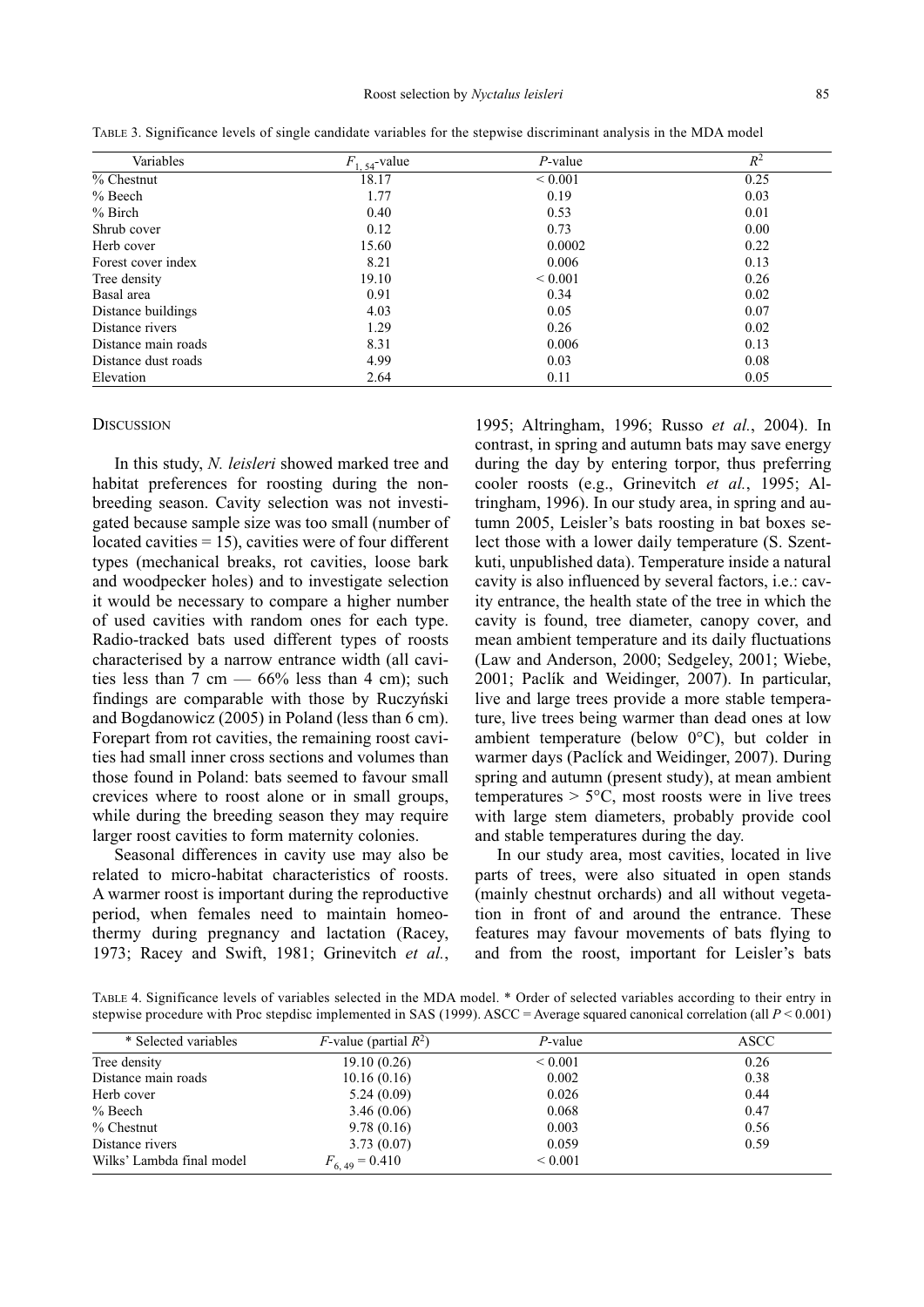whose high wing loading allows fast flight but also determines poor manoeuvrability (Norberg and Rayner, 1987).

Mean cavity height was lower than in other studies (e.g., 18.7 m in Ruczyński and Bogdanowicz, 2005) on *N. leisleri* and *N. noctula* (Heerdt and Sluiter, 1965; Stratmann, 1978; Kronwitter, 1988; Schmidt, 1988). This difference with other habitats and/or regions may be related to: (i) lower average tree height (20 m) and canopy height (Faliński, 1986; Vonhof and Barclay, 1996); (ii) occurrence of different species and/or lower abundance of predators (Rydell *et al.*, 1996; Sedgeley and O'Donnell, 1999; Ruczyński and Bogdanowicz, 2005); or (iii) bats actively choosing lower cavities with a cooler temperature (Sedgeley, 2001).

In common with other tree-dwelling bat species, Leisler's bats showed marked preference for deciduous trees with a larger DBH for roosting (Gaisler *et al.*, 1979; Boonman, 2000; Jung *et al.*, 2004; Russo et al., 2004; Sedgeley and O'Donnell, 2004). Apart from their influence on cavity microclimate (see above), trees with large stem diameters may be preferred simply because they bear more cavities suitable for roosting (Sedgeley and O'Donnell, 2004). The avoidance of conifers for roosting is common among many bats, although they are preferred by some species, mainly Nearctic (e.g., *Myotis sodalis* — Britzke *et al.*, 2003). The reasons of this behaviour are unknown. Boonman (2000) found pine trees to have less available cavities than broadleaves, maybe due to a different wood quality and structure. In a study on *N. noctula,* Schmidt (1988) showed that only 16% of bats roosted in coniferous trees though they covered 90% of the forest. In our study area broadleaves were dominant and small patches of coniferous woodlands were cluttered with a closed canopy and low canopy height. These habitat characteristics may be avoided by Leisler's bats which prefer open surroundings with roosts located in woodlands with a low tree density. Open areas are also important for foraging as they fly primarily away from clutter, relying on agility to hawk flying insects (Norberg and Rayner, 1987). In a study carried out in Southern Italy (Russo and Jones, 2003) 28 out of 40 *N. leisleri* passes recorded in ten habitat types were detected in sweet chestnut woodlands, showing that this habitat may also be important for foraging.

Woodlands used as roosting sites by *N. leisleri* were characterised by a higher herb cover and a higher percentage of sweet chestnut trees than expected, suggesting that the choice of chestnut trees for roosting was not casual. In our study area, managed chestnut stands, where trees are spaced and grazing reduces understorey growth, formed the majority of open woodlands with a well-developed herb cover, thus representing the habitat most used by Leisler's bats for roosting. Chestnut orchards also have an open canopy structure that favour bats in searching and accessing the right cavity for roosting (Barclay *et al.*, 1982; Vonhof and Barclay, 1996). Woodland structure also affects the thermal conditions of roosts: an open structure prevents the retention of humidity and heat (Constantine, 1966; Sedgeley, 2001), while solar radiation can penetrate easily and warm roosts. Although these are the general habitat conditions, roost type plays an important role. Deep cavities located in large trees can maintain a more constant temperature because of the thick bark providing a good insulation against weather conditions (e.g., Sedgeley and O'Donnell, 2004), while other types of roosts like exfoliating bark maintain a thermal gradient, from which bats can select optimal conditions trough the day by adjusting their position (Rabe *et al.*, 1998). So, within limits determined by macro-habitat (wood-structure) characteristics, bats can choose different types of cavities that allow them to maintain the best conditions for day roosting.

Finally, we found that woodlands with roost trees were closer to roads and water sources than random woodland areas. Proximity to foraging sites is an important factor for roost selection and Leisler's bats often forage over water bodies and in proximity of riparian zones (Vaughan *et al.*, 1997; Shiel *et al.*, 1999; Waters *et al.*, 1999; Russ *et al.*, 2003). The vicinity of roosts to main and/or dust roads in the Malcantone forests is most likely related to previous and/or current management of the chestnut stands which were created near roads to have easy access with chariots and vehicles.

We conclude that Leisler's bats in Alto Malcantone select roosts with particular features at tree level but mainly respond to stand-level characteristics. In particular, managed chestnut stands represent one of the most suitable roosting habitats for Leisler's bat and their preservation appeares of great importance. Therefore, restoration of unmanaged chestnut orchards is desirable, especially of those characterised by low naturality: removal of trees other than chestnuts, as well as the creation of a herb cover through clearing of the understorey and grass sowing are the first actions to be taken. The remaining chestnut trees should be maintained in good health by pruning, with special attention to ancient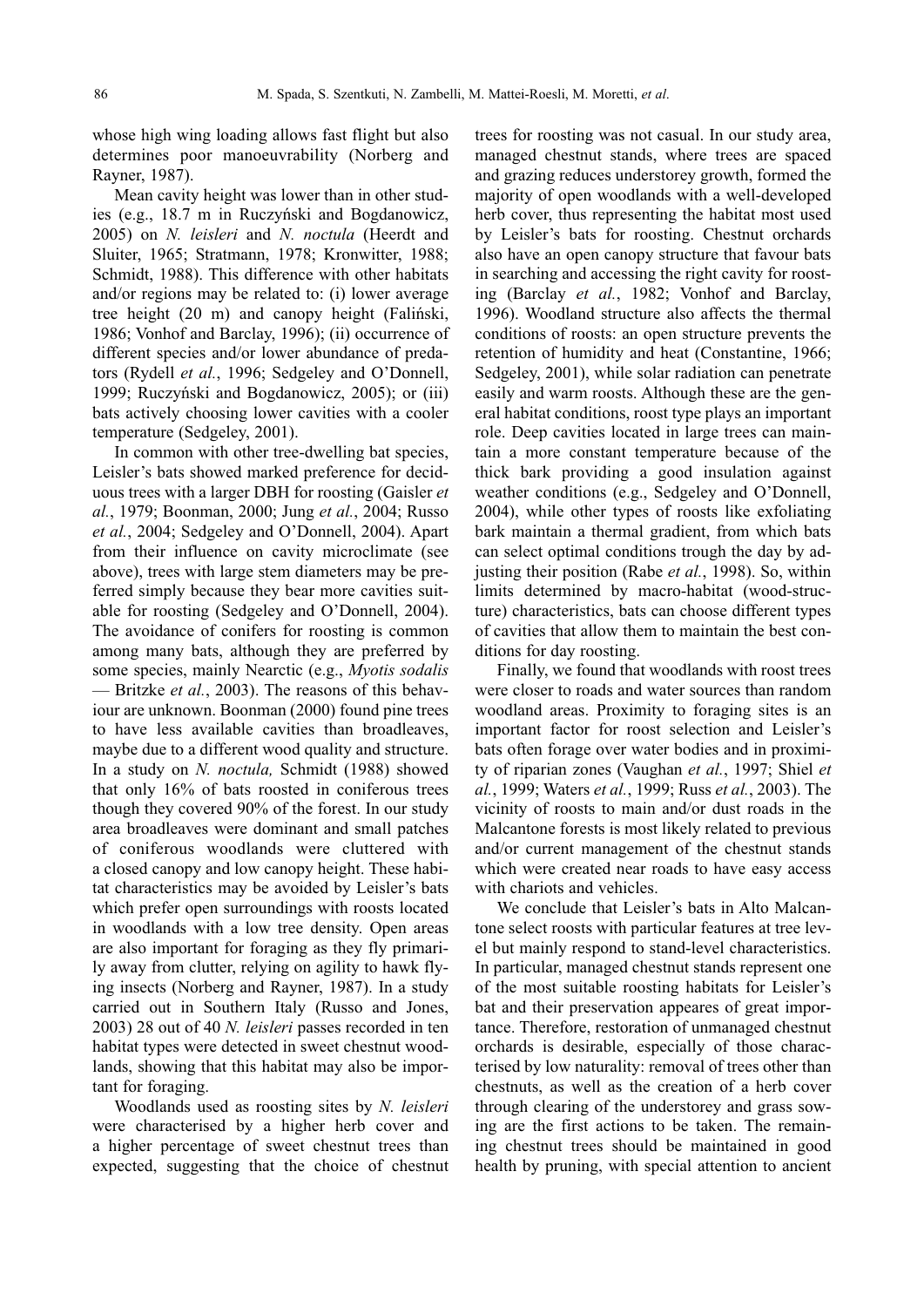trees. However, it is also desirable to preserve some decaying or dead trees that may offer suitable roosts to bats as well as to other animal species. Finally, long-term management of chestnut-dominated stands should also include planting young trees and maintaining a low tree density.

#### ACKNOWLEDGEMENTS

We wish to thank S. Bologna, Francesca Sozzi and Sara Valoroso for assistance with fieldwork. L. Wauters, D. Preatoni and D. Russo gave useful comments on an earlier version of the ms. The study was partially financed by Project 'PRIN 2003' from the MIUR (Italy). We are also indebted to the Editorin-Chief W. Bogdanowicz and two anonymous referees who contributed to improve the manuscript.

#### LITERATURE CITED

- AGNELLI, P., A. MARTINOLI, E. PATRIARCA, D. RUSSO, D. SCA-RAVELLI, and P. GENOVESI. 2004. Guidelines for bat monitoring: methods for the study and conservation of bats in Italy. Quaderni di Conservazione della Natura, 19 bis, Mini stero dell'Ambiente — Istituto Nazionale per la Fauna Selvatica, Rome and Ozzano dell'Emilia (Bologna), Italy, 193 pp.
- ALTRINGHAM, J. D. 1996. Bats biology and behaviour. Oxford University Press Inc., Oxford, 262 pp.
- BARCLAY, R. M. R., C. E. THOMASON, and F. J. S. PHELAN. 1982. Screech owl, *Otus asio*, attempting to capture little brown bats, *Myotis lucifugus*, at a colony. Canadian Field-Naturalist, 96: 205–206.
- BOGDANOWICZ, W., and A. L. RUPRECHT. 2004. *Nyctalus leisleri* (Kuhl, 1817). Pp. 717–756, *in* Handbuch der Säugetiere Europas (F. KRAPP, ed.). Bd 4/II, Teil II. Aula-Verlag, Wie belsheim, 582 pp.
- BOONMAN, M. 2000. Roost selection by noctules (*Nyctalus noctula*) and Daubenton's bats (*Myotis daubentonii*). Journal of Zoology (London), 251: 385–389.
- BRITZKE, E. R., M. J. HARVEY, and S. C. LOEB. 2003. Indiana bat, *Myotis sodalis*, maternity roosts in the southern United States. Southeastern Naturalist, 2: 235–242.
- BULL, E. L., C. G. PARKS, and T. R. TORGENSON. 1997. Trees and logs important to wildlife in the interior Columbia Basins. U.S. Forest Service General Technical Report PNW-391, 57 pp.
- CHIROPTERA SPECIALIST GROUP. 1996. *Nyctalus leisleri*. *In* IUCN red list of threatened species. http://www.iucnredlist.org. Downloaded on 27 February 2008.
- CONSTANTINE D. G. 1966. Ecological observations of lasiurine bats in Georgia. Journal of Mammalogy, 47: 1347–1358.
- CORBET, G. B., and S. HARRIS. 1991. Handbook of British mammals, 3rd edition. Blackwell, Oxford, 602 pp.
- DILLON, W. R., and M. GOLDSTEIN. 1984. Multivariate analysis: methods and applications. Wiley and Sons, New York, 608 pp.
- ESRI. 1996. Using ArcView GIS. Environmental Systems Re search Institute, Inc., Redlands, California, 340 pp.
- FALIŃSKI, J. B. 1986. Vegetation dynamics in low temperate low land primeval forest: ecological studies in Białowieża forest. Pp. 39–111, *in* Geobotany 8 (J. B. FALIŃSKI, ed.). Dr. W. Junk Publishers, Dordrecht, 537 pp.
- FENTON, M. B. 1997. Science and the conservation of bats. Journal of Mammalogy, 84: 1–14.
- FINDLEY, J. S. 1993. Bats. A community perspective. Cambridge University Press, Cambridge, 167 pp.
- GAISLER, J., V. HANÁK, and J. DUNGEL. 1979. A contribution to the population ecology of *Nyctalus noctula* (Mammalia: Chiroptera). Acta Scientiarum Naturalium Academiae Scientiarum Bohemoslovacae, Brno, 13: 1–38.
- GRINEVITCH, L., S. L. HOLROYD, and R. M. R. BARCLAY. 1995. Sex differences in the use of daily torpor and foraging time by big brown bats (*Eptesicus fuscus*) during the reproductive season. Journal of Zoology (London), 235: 301–309.
- HAUSSER, J. 1996. Säugetiere der Schweiz: Verbreitung, Biologie, Ökologie. Im Auftrag der Schweizerischen Gesellshaft für Wildtierbiologie. Denkschriftenkommission der Schweizerischen Akademie der Naturwissenshaften, Basel and Birkhäuser, Berlin, 501 pp.
- HEERDT, P. F., and J. W. SLUITER. 1965. Notes on the distribution and behaviour of the Noctule bat (*Nyctalus leisleri*) in Netherlands. Mammalia, 29: 463–346.
- HOOGE, P. N., and B. EICHENLAUB. 1997. Animal movement extention to ArcView, version 1.1. U.S. Department of the Interior, Geological Survey. Alaska Biological Science Center, Anchorage, 28 pp.
- HUTSON, A. M., S. P. MICKLEBURGH, and P. A. RACEY (comp.). 2001. Microchiropteran bats: global status survey and conservation action plan. IUCN, Gland, 256 pp.
- HUTTERER, R., T. IVANOVA, C. MEYER-CORDS, and L. RODRIGUES. 2005. Bat migrations in Europe. A review of banding data and literature. Bundesamt für Naturschutz, Bonn, 176 pp.
- JUNG, T. S., I. D. THOMPSON, and R. D. TITMAN. 2004. Roost site selection by forest-dwelling male *Myotis* in central Ontario, Canada. Forest Ecology and Management, 202: 325–335.
- KERTH, G., K. WEISSMAN, and B. KÖNIG. 2001. Day roost selection in female Bechstein's bats (*Myotis bechsteinii*): a field experiment to determine influence of roost temperature. Oecologia, 126: 1–9.
- KRONWITTER, F. 1988. Population structure, habitat use and activity patterns of the noctule bat *Nyctalus noctula* Schreb., 1774 (Chiroptera, Vespertilionidae) revealed by radio-tracking. Myotis, 26: 23–85.
- KUNZ, T. H. (ed.). 1988. Ecological and behavioral models for the study of bats. Smithsonian Institution Press, Washington D.C., 533 pp.
- KUNZ, T. H., and L. F. LUMSDEN. 2003. Ecology of cavity and foliage roosting bats. Pp. 3–90, *in* Bat ecology (T. H. KUNZ and M. B. FENTON, eds.). The University of Chicago Press, Chicago, 789 pp.
- LAW, B. S., and J. ANDERSON. 2000. Roost preferences and foraging ranges of the eastern forest bat *Vespadelus pumilus* under two disturbance histories in northern New South Wales, Australia. Australian Ecology, 25: 352–367.
- MAZUREK, M. J., and W. J. ZIELINSKI. 2004. Individual legacy trees influence vertebrate wildlife diversity in commercial forests. Forest Ecology and Management, 193: 321–334.
- MCANEY, C., and J. FAIRLEY. 1990. Activity of Leisler's bat *Nyctalus leisleri* at a summer roost in Ireland. Myotis, 28: 83–91.
- MITCHELL-JONES, A. J., G. AMORI, W. BOGDANOWICZ, B. KRYŠ-TUFEK, P. J. H. REJINDERS, F. SPITZENBERGER, M. STUB-BE, J. B. M. THISSEN, V. VOHRALÍK, and J. ZIMA. 1999. The atlas of European mammals. Academic Press, London, 496 pp.